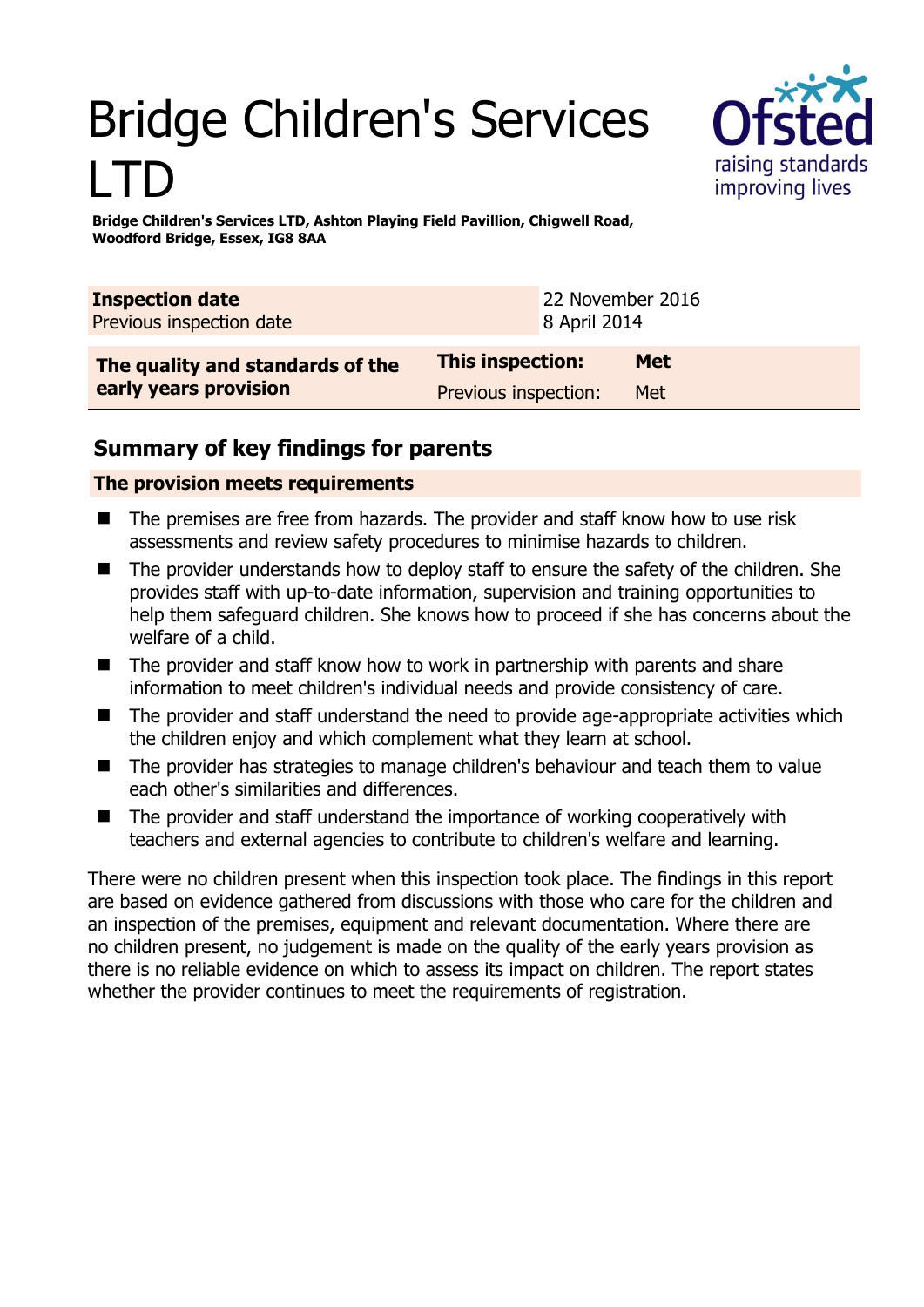#### **Inspection activities**

- The inspector had discussions with the provider about her understanding of the requirements and childcare practice.
- The inspector went with the provider on a tour of the premises to view the areas used for childcare purposes.
- The inspector observed staff's interaction with the children during activities.
- The inspector sampled a range of documentation, including the provider and staff's training certificates, register of attendance, record of the risk assessments and policies.

#### **Inspector**

Jennifer Liverpool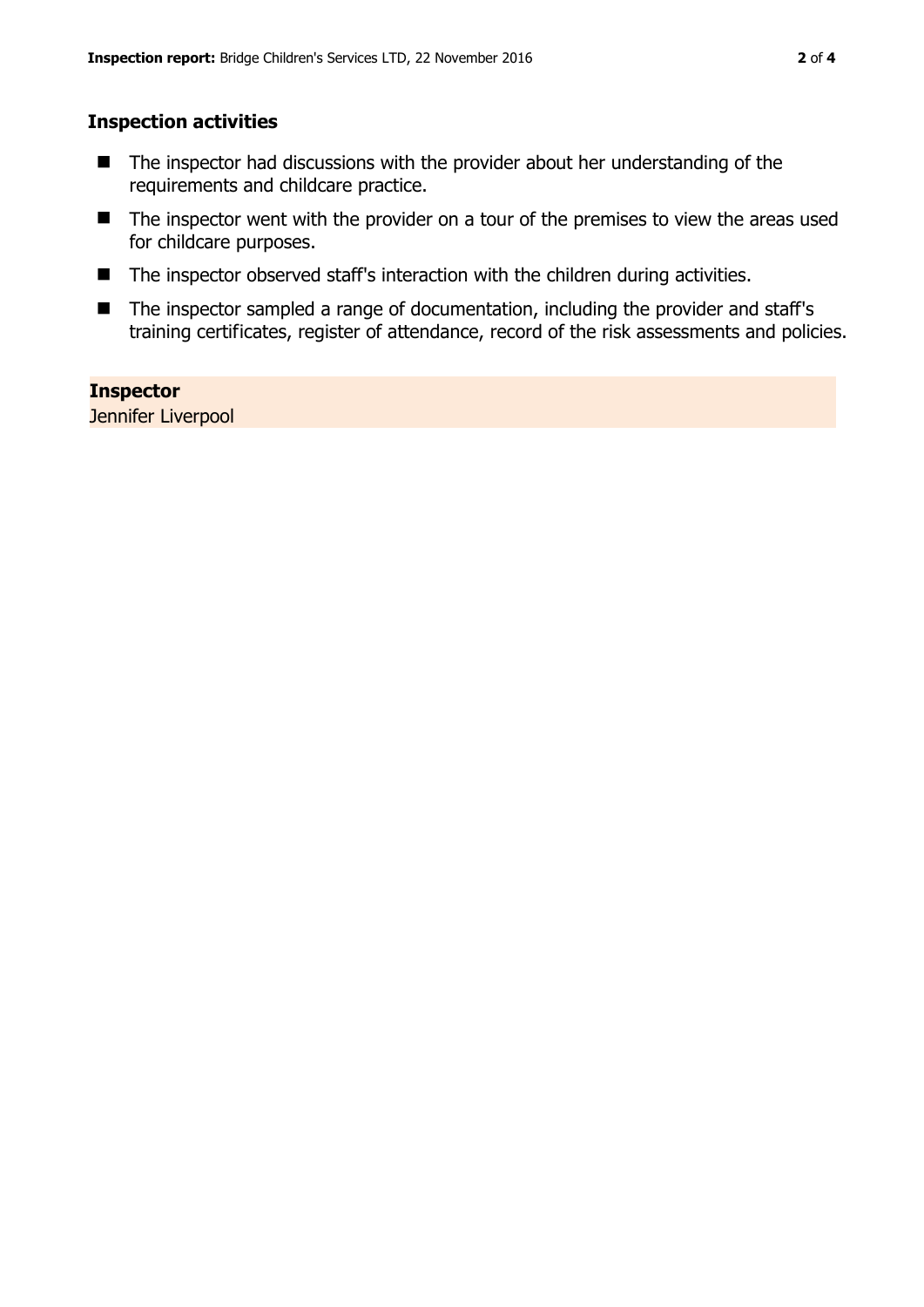## **Setting details**

| Unique reference number                             | 128417                                                                               |
|-----------------------------------------------------|--------------------------------------------------------------------------------------|
| <b>Local authority</b>                              | Redbridge                                                                            |
| <b>Inspection number</b>                            | 1077914                                                                              |
| <b>Type of provision</b>                            | Out of school provision                                                              |
| Day care type                                       | Childcare - Non-Domestic                                                             |
| <b>Registers</b>                                    | Early Years Register, Compulsory Childcare<br>Register, Voluntary Childcare Register |
| Age range of children                               | $3 - 8$                                                                              |
| <b>Total number of places</b>                       | 50                                                                                   |
| Number of children on roll                          | 0                                                                                    |
| Name of registered person                           | <b>Bridge Childrens Services Limited</b>                                             |
| <b>Registered person unique</b><br>reference number | RP523838                                                                             |
| Date of previous inspection                         | 8 April 2014                                                                         |
| <b>Telephone number</b>                             | 020 8505 0491                                                                        |

Bridge Children's Services LTD registered in 2000. The out-of-school club operates from a sports pavilion situated at Ashton playing fields in Woodford Bridge in the London Borough of Redbridge. The club is open Monday to Friday from 3.15pm until 6.30pm term time and from 7.30am until 6.30pm during school holidays. The provider employs six members of staff, all of whom hold a level 3 qualification in childcare. There were no children in the early years age range on roll at the time of the inspection.

This inspection was carried out by Ofsted under sections 49 and 50 of the Childcare Act 2006 on the quality and standards of provision that is registered on the Early Years Register. The registered person must ensure that this provision complies with the statutory framework for children's learning, development and care, known as the early years foundation stage.

Any complaints about the inspection or the report should be made following the procedures set out in the guidance 'Complaints procedure: raising concerns and making complaints about Ofsted', which is available from Ofsted's website: www.gov.uk/government/organisations/ofsted. If you would like Ofsted to send you a copy of the guidance, please telephone 0300 123 4234, or email enquiries@ofsted.gov.uk.